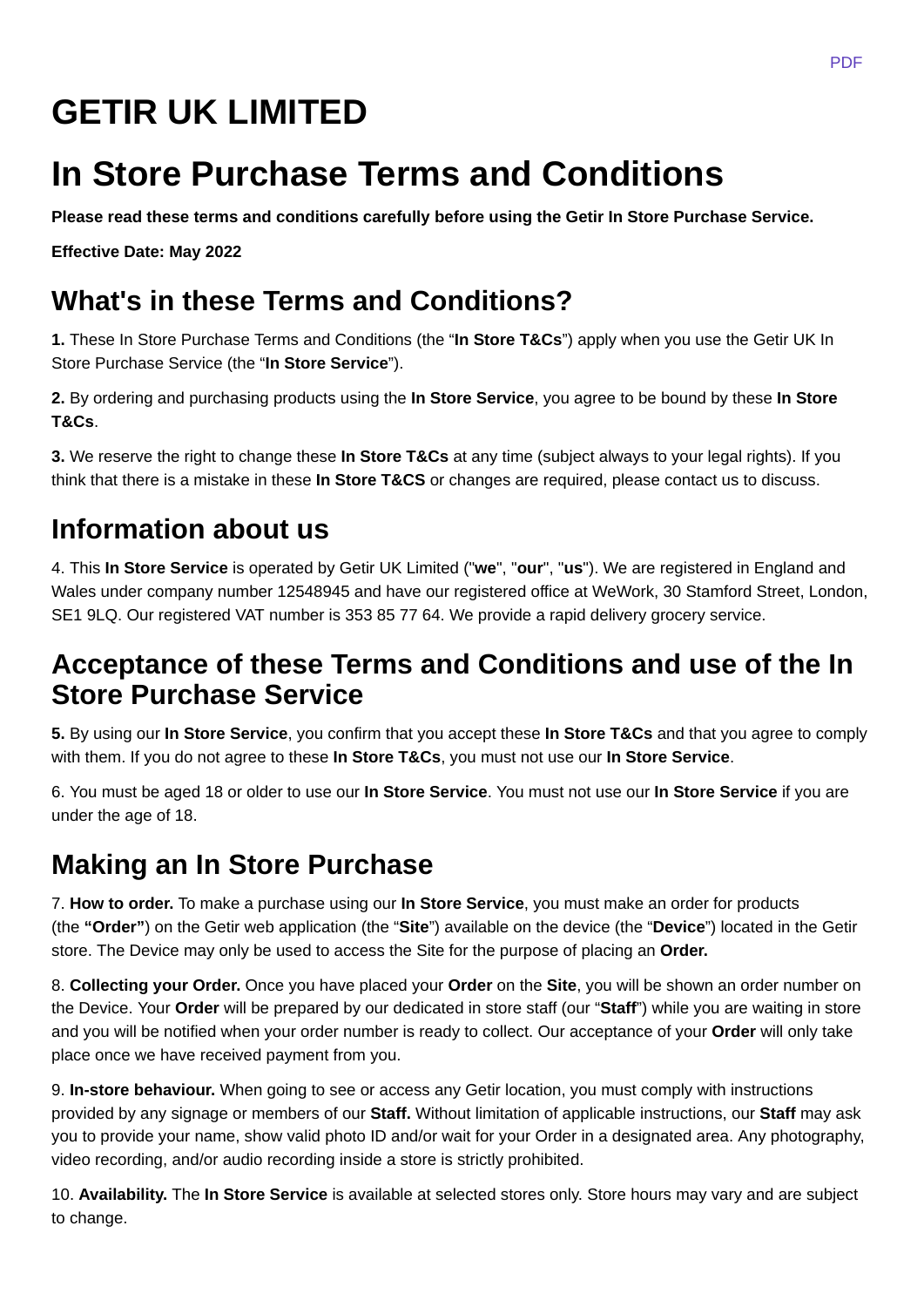11. **Cancelling or making changes to your Order.** Once you have placed your Order on the Device, you will not be able to modify it. However, you may cancel the Order at any time prior to payment by notifying a member of our **Staff.**

12. **Age-restricted products.** Getir is operating a Challenge 25 policy, therefore our **Staff** will ask you if you are ordering age- restricted products, including but not limited to alcohol and tobacco, to show a form of identification to verify your age, if you look 25 or under. If you are unable to verify your age, Getir reserves the right to refuse sale/and or supply of the age-restricted products to you. Our **Staff** will ask you to verify your age prior to payment being made for your **Order.**

13. **If we cannot fulfill your Order.** An **Order** is accepted subject to availability. If we are unable to fulfill your **Order,** your **Order** will be cancelled and we will provide a full refund.

### **Our Products**

14. **Products may vary slightly from their pictures.** The images of the products on our **Site** are for illustrative purposes only. Although we have made every effort to display the colours accurately, we cannot guarantee that the Device's display of the colours accurately reflects the colour of the products. Your product may vary slightly from those images.

15. **Product packaging may vary.** The packaging of the product may vary from that shown in images on our **Site.**

### **Price, Payment and Receipt of Purchase**

16. **Product prices.** The price of the product (which includes VAT) will be the price indicated on the order pages when you placed your **Order.** We take all reasonable care to ensure that the price of the product advertised to you is correct.

**17. If we got the price wrong.** Despite our best efforts, some of the products we sell may be incorrectly priced. We will normally check prices before accepting your **Order** so that, where the product's correct price at your order date is less than our stated price at your order date, we will charge the lower amount. If we accept and process your order where a pricing error is obvious and could reasonably have been recognised by you as a mispricing, we may end the contract, refund you any sums you have paid and require the return of any goods provided to you.

**18. How you must pay.** We accept the following types of payment methods: Visa, V Pay, Mastercard, Maestro, American Express, Discover, Diners Club, Union Pay, Google Pay and Apple Pay. We do not accept cash.

19. **Receipt.** You will receive a receipt for your purchase by email.

### **Inspections and Returns**

20. **Inspection.** Once you have collected your **Orde**r, you should inspect the products to confirm that they conform to the quality, description and quantity ordered whilst you remain in the store.

**21. Refunds.** Any refunds due to you will be made to the original payment method while you are in the store only. For orders made using the **In Store Service**, partial refunds are not available and the **Order** can only be cancelled in full.

22. **Returns.** Should you wish to return a non-perishable product purchased using the **In Store Service**, this can only take place in the store where you made your **Order.** You will not be able to return perishable items such as grocery and food products that are likely to deteriorate or expire quickly (except if damaged or faulty), products sealed for health protection or hygiene purposes, and products which become mixed inseparably with other items. If you contact us about your **Order** by telephone or in writing, our Customer Service team will direct you to attend the store where you originally made your **Order** and you will need to bring the product and proof of purchase with you. You must return any products within 30 days.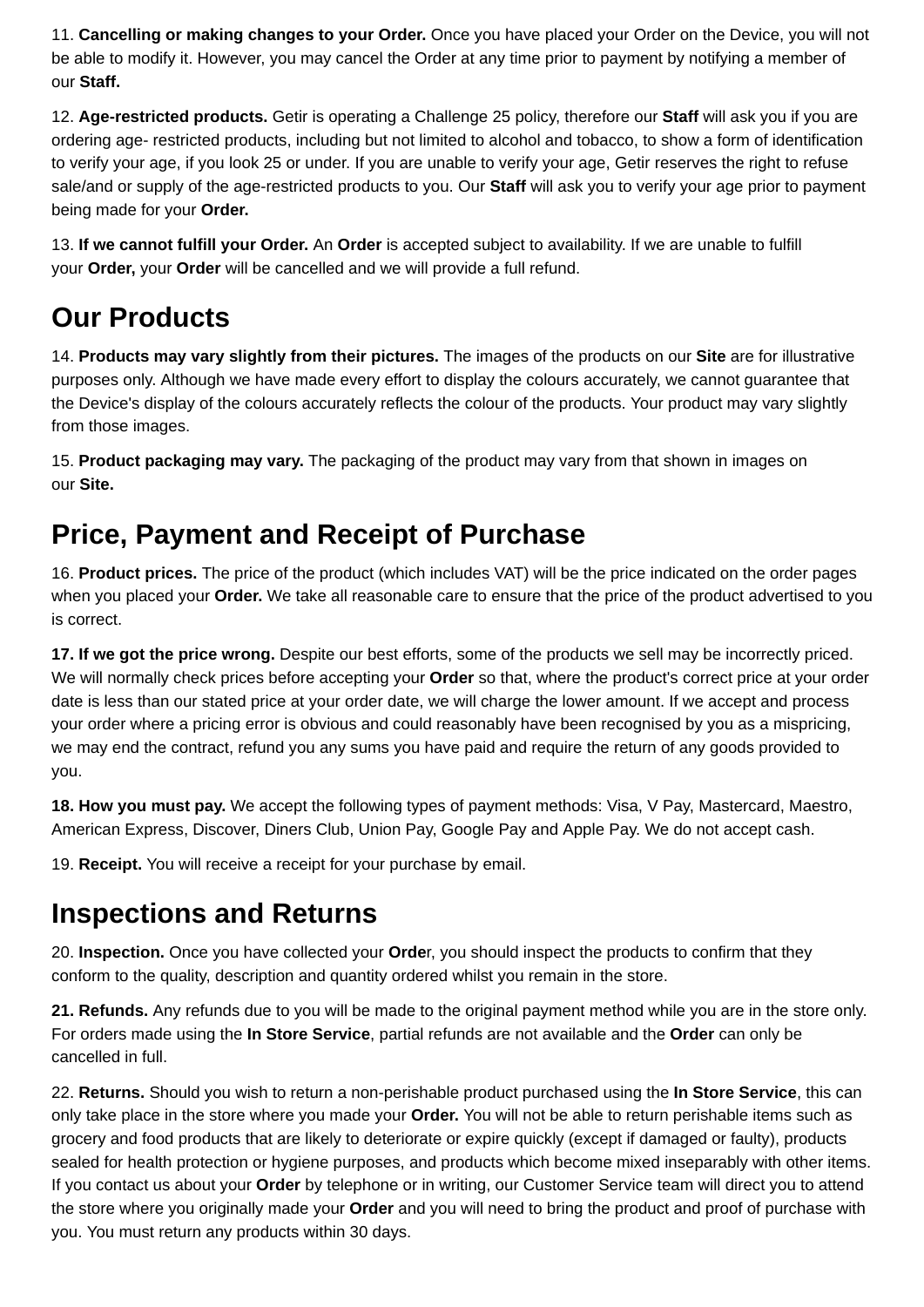#### **How to contact us**

23. **How to tell us about problems.** If you have any questions or complaints about a product or your Order, please return to the store where you made the purchase and notify a member of our **Staff.** You can also telephone our Customer Service team at +441224051971 or write to us at support@getir.com who will direct you to the store.

24. **Summary of your legal rights.** We are under a legal duty to supply products that are in conformity with this contract. Nothing in these terms will affect your legal rights. If your product is goods, for example a mobile phone charger, the Consumer Rights Act 2015 says goods must be as described, fit for purpose and of satisfactory quality.

25. **Your obligation to return rejected products.** If you wish to exercise your legal rights to reject products, you must attend the store in which you made your **Order.**

### **Getir App Offers and Promotions**

26. Getir App Offers and Promotions are not available for purchases made using the **In Store Service.**

#### **Changes to our Site and In Store Service**

27. We may update and change the **Site** and **In Store Service** from time to time to reflect changes to our products, our users' needs and our business priorities. Any of the content on the **Site** and may be out of date at any time and we are under no obligation to update or maintain such content.

### **Our responsibility for loss or damage suffered by you**

28. **We are responsible to you for foreseeable loss and damage caused by us.** If we fail to comply with these terms, we are responsible for loss or damage you suffer that is a foreseeable result of our breaking this contract or our failing to use reasonable care and skill, but we are not responsible for any loss or damage that is not foreseeable. Loss or damage is foreseeable if either it is obvious that it will happen or if, at the time the contract was made, both we and you knew it might happen, for example, if you discussed it with us during the sales process.

29. **We do not exclude or limit in any way our liability to you where it would be unlawful to do so.** This includes liability for death or personal injury caused by our negligence or the negligence of our employees, agents or subcontractors; for fraud or fraudulent misrepresentation; for breach of your legal rights in relation to the products and for faulty products under the Consumer Protection Act 1987.

30. **We are not liable for business losses. We only supply the products for domestic and private use and consumption.** If you use the products for any commercial, business or re-sale purpose we will have no liability to you for any loss of profit, loss of business, business interruption, or loss of business opportunity.

## **Personal information**

31. We will collect certain personal data (e.g. your email address) when you use the **In Store Service** however we will only use your personal information as set out in our Privacy Notice.

## **Other Important Terms**

32. **We may transfer this agreement to someone else.** We may transfer our rights and obligations under these **In Store T&Cs** to another organisation. We will contact you to let you know if we plan to do this. If you are unhappy with the transfer you may contact us to end the contract within 14 days of us telling you about it and we will refund you any payments you have made in advance for products not provided.